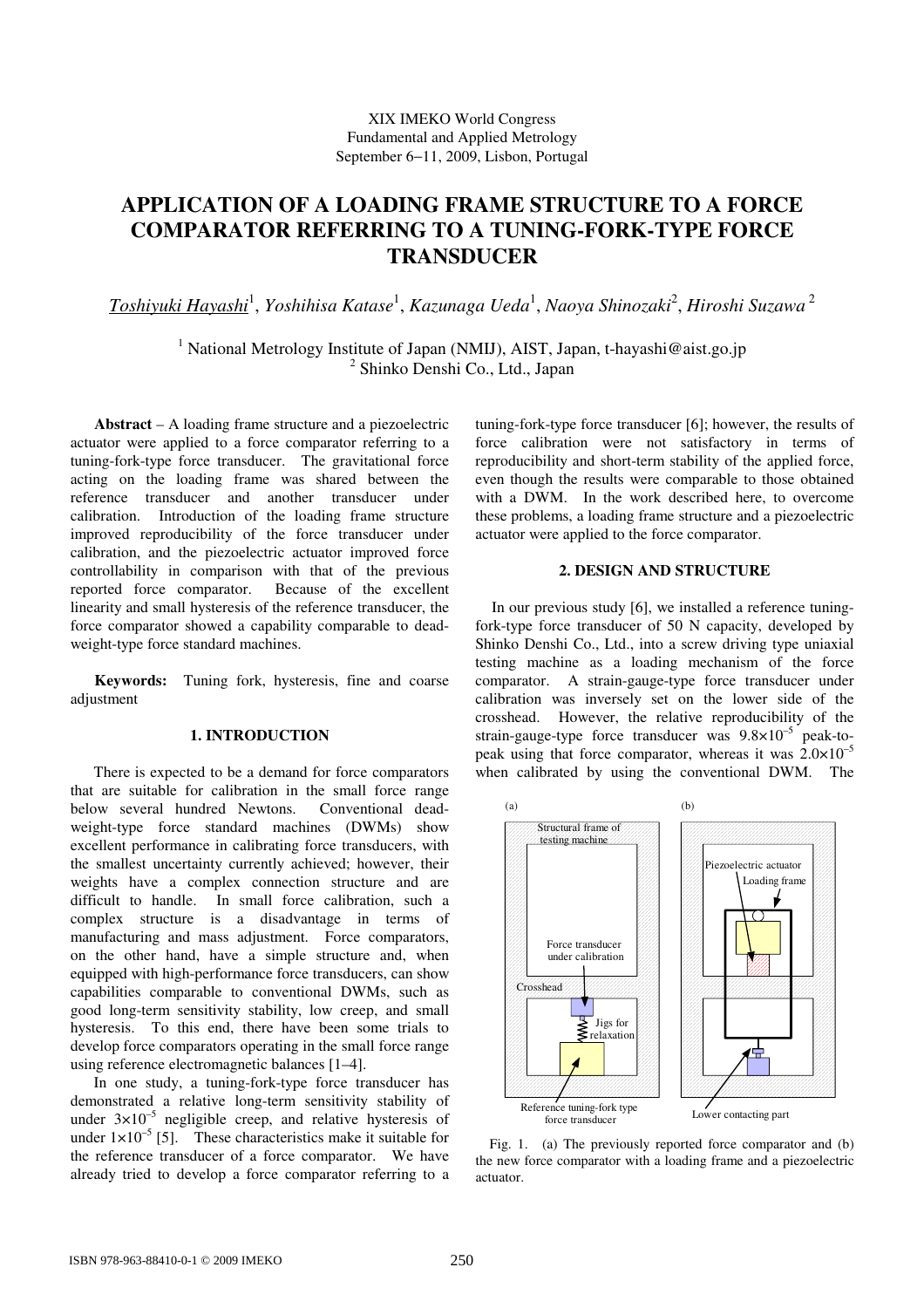

Force transducer under calibration

Fig. 2. Two types of lower contacting parts of the loading frame.

deteriorated reproducibility of the force transducer under calibration was suspected to be caused by an eccentric force and parasitic moments due to constraint between the reference and calibrated transducers. Though some inserted jigs can reduce such eccentric force and moments, the constraint is unavoidable if the force comparator adopts a face-to-face structure between the two transducers.

In this paper, we adopted a loading frame structure of approximately 52 N to link two force transducers, as depicted in Fig. 1. The loading frame had similar degrees of freedom of motion to those of the conventional DWM, which is expected to improve the reproducibility.

To reduce the constraint between the reference force transducer and the loading frame, a stainless steel ball of 8 mm in diameter was inserted between them. Because there were dimples on the surfaces contacting the steel ball, the ball maintained the alignment between the reference force transducer and the loading frame, while allowing swinging of the loading frame.

Two types of lower contacting parts of the loading frame were prepared, as depicted in Fig. 2. One was a flat plateshaped end with a diameter the same as that of the loading plate of the force transducer under calibration, namely, 50 mm (called 'P50 end'). The P50 end had an advantage of easily maintaining alignment between the loading frame and the force transducer under calibration. The other type was a spherical end with a radius of 5 mm (called 'R5 end'). The R5 end allowed inclination of the loading frame and reduced the eccentric force and parasitic moments. The force transducer under calibration itself usually has a spherical load button that contacts the loading plate. However, the radii of the load buttons of the force transducers in NMIJ are over 15 mm. It is expected that a smaller radius will reduce the eccentric force and parasitic moments, so long as the contact pressure does not exceed the yield stress. The R5 end is suitable for these conditions and is easily obtainable in the marketplace.

Because the gravitational force applied to the loading frame was shared between the reference force transducer and the force transducer under calibration, the force applied to the force transducer under calibration was sensed by subtracting the reading from the rated capacity of the reference force transducer. The relative hysteresis of the



Fig. 3. Residual deviation of readings of the reference and calibrated force transducers obtained with (a) the previously reported force comparator and (b) the new force comparator with the piezoelectric actuator.

reference tuning-fork-type force transducer was under  $1\times10^{-5}$ , which was as small as the relative calibration uncertainty of the conventional DWM. Therefore, the tuning-fork-type force transducer was considered suitable for use as a reference standard.

Regarding force controllability, in our previous paper [6], the applied force was controlled only by the screw driving mechanism of the uniaxial testing machine. Although this was advantageous in terms of its simple structure and wide application, like the uniaxial testing machines widely used in industry, the force controllability with such a simple system was poor in comparison with other systems using piezoelectric actuators [1–4]. In this study, therefore, we employed a piezoelectric actuator in addition to the screw driving mechanism of the testing machine, as fine and coarse adjustment, respectively. Although the stroke of the piezoelectric actuator reached 50 µm, applied forces up to 50 N were generated only when using both the piezoelectric actuator and the screw driving mechanism, due to the low stiffness of the loading frame. Control using the piezoelectric actuator started after the screw motor was stopped near the calibration force step.

# **3. RESULTS AND DISCUSSION**

#### *3.1. Force controllability*

The force controllability of the force comparator was improved using the piezoelectric actuator. Fig. 3 illustrates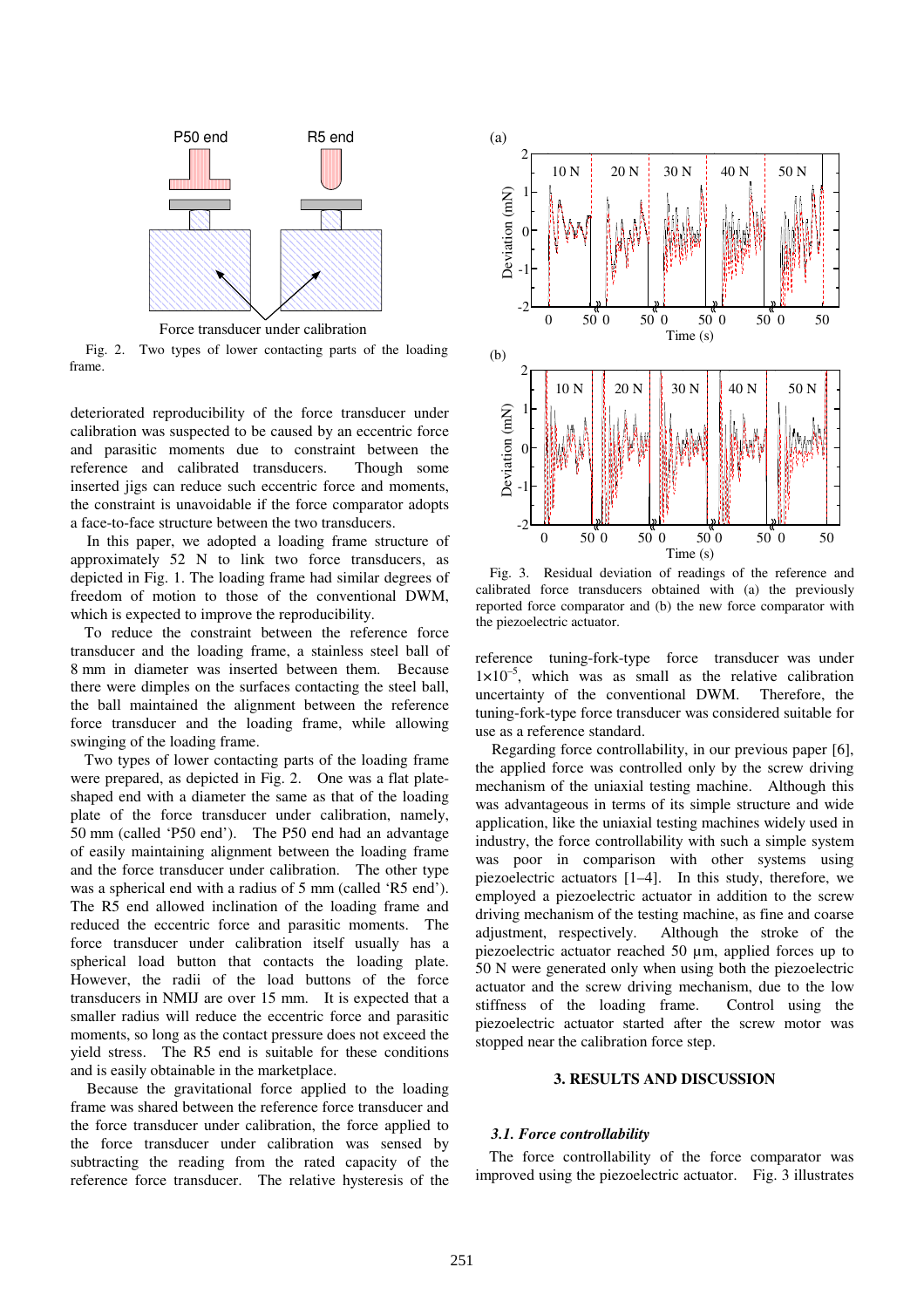

Fig. 4. Temperature drifts (1) in the structure of the testing machine, (2) in the crosshead of the testing machine, (3) in the terminal box of the force transducer under calibration, (4) in the side face of the reference tuning-fork-type force transducer, and (5) in the piezoelectric actuator. Events on the time axis are (A) turning on of the testing machine and setting the force transducer, (B) maintaining alignment at  $0^{\circ}$  and starting measurement, (C) rotation to 120° and starting measurement, (D) rotation to 240° and starting measurement, (E) finishing measurement and turning off the testing machine. Probe 3 was removed from the force transducer at event E.

examples of a force tracing process in which the force was increased to 10 N, 20 N, 30 N, 40 N, and 50 N in steps. Figs. 3(a) and (b) correspond to examples of the previously reported coarse adjustment and the fine and coarse adjustment demonstrated this time. The solid and dotted lines indicate readings of the reference tuning-fork-type force transducer and the strain-gauge-type force transducer under calibration, respectively. The horizontal axis indicates time after reaching each calibration force, and is divided into five steps. The vertical axis indicates the deviation of the readings of the reference force transducer from the target value of the force control. Readings of the force transducer under calibration are overlaid on this diagram for comparison; the average of the readings is set as the baseline. By employing a piezoelectric actuator, proportional control was applied to the force control. The force amplitude of about 0.3–0.5 mN peak-to-peak obtained in the results was satisfactory, considering that the resolution of the reference tuning-fork-type force transducer is approximately 0.1 mN, though there was some room for improvement.

#### *3.2. Reproducibility and deviation*

Two strain-gauge-type force transducers with 50 N capacity were used for comparison with the reference DWM. (These transducers are referred to as 'instrument 1' and 'instrument 2', respectively.) Their nominal radii of the spherical load buttons were 16 mm for Instrument 1 and 18 mm for Instrument 2. However, because slight plastic deformation was observed at the end of Instrument 2, its true radius was a little larger than 18 mm. A DMP-40 amplifier (Hottinger Baldwin Messtechnik GmbH) was used with these instruments.

Calibrations using the reference DWM were carried out before and after the calibration using the force comparator, and the recorded readings were averaged to define the reference values. These calibrations were performed in



Fig. 5. Deviation of each calibration cycle from the reference value measured by the DWM.

accordance with ISO 376 [7]; briefly, preloadings and two calibration cycles were conducted at three rotational positions of  $0^\circ$ , 120 $^\circ$  and 240 $^\circ$ . The reproducibilities of Instruments 1 and 2 at the rated capacity of 50 N in the calibration using the DWM were 0.2 mN and 2.2 mN,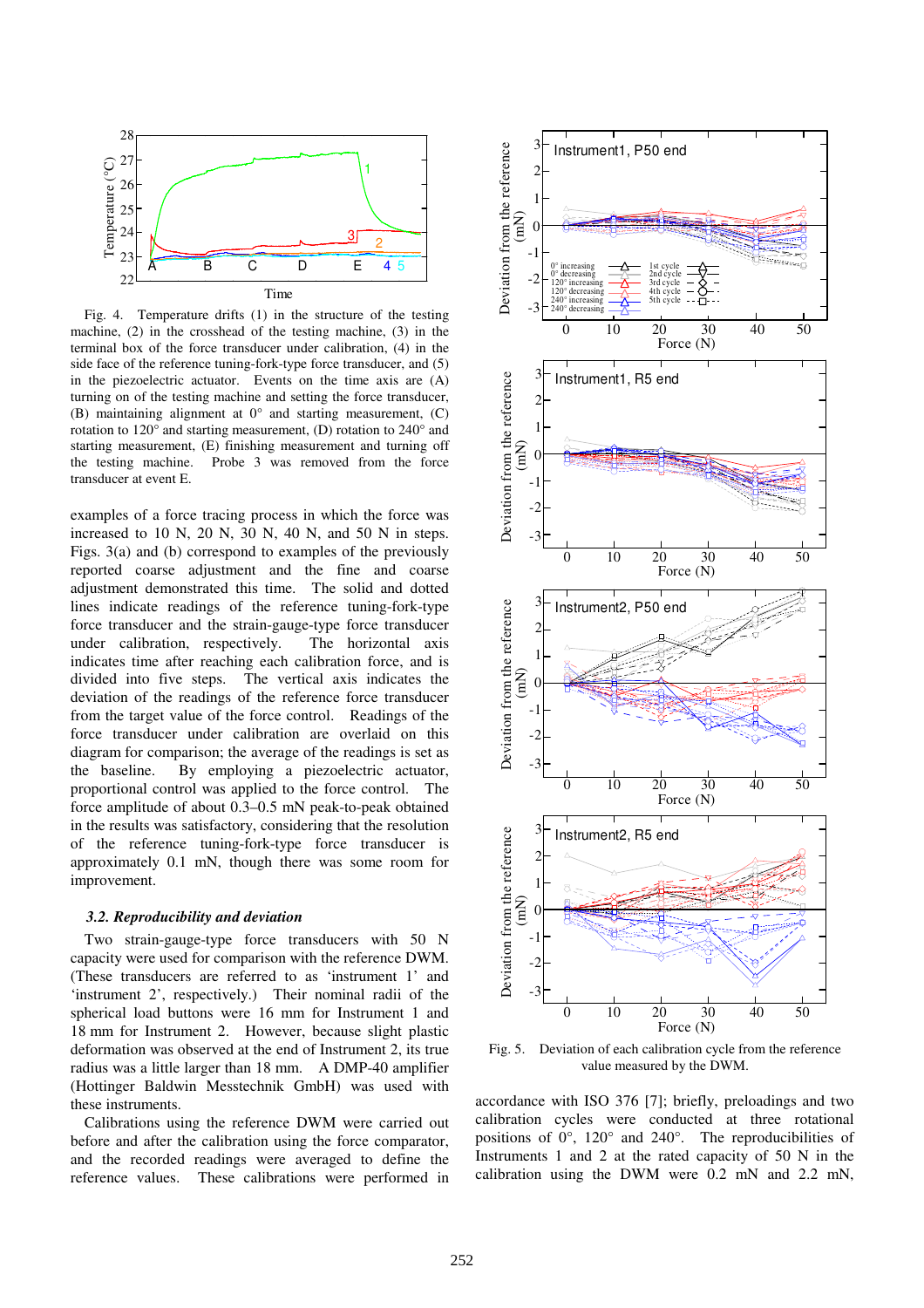Reference DWM Comparator with P50 end Comparator with R5 end Instrument  $1 \mid 0.2 \text{ mN} \mid 1.4 \text{ mN} \mid 0.93 \text{ mN}$ Instrument 2  $\begin{array}{|c|c|c|c|c|} \hline 2.2 \text{ mN} & 5.0 \text{ mN} & 2.2 \text{ mN} \hline \end{array}$ 

Table 1. Reproducibility of instruments at the rated capacity of 50 N.

respectively.

Calibrations using the force comparator were also carried out in accordance with ISO 376, but preloadings and five calibration cycles were conducted at every rotational position for experimental purposes, in contrast to preloadings and only one or two calibration cycles performed at every position in the general calibration. Because the force controllability was not always sufficient, repeat measurements were necessary to clarify the average behavior.

The effect of temperature changes during calibration on the output from the force transducer need to be clarified. Fig. 4 shows the temperature drift of the force transducer under calibration, recorded using resistance thermometers. The degree of drift was less than 0.4 K and it caused a sensitivity drift of less than 0.5 mN at the 50 N force step. Although this was not the main factor in the observed fluctuation, it was a non-negligible one. Nevertheless, the short-term repeatability was not affected by the temperature changes.

Fig. 5 show the calibration results of the force transducers using the force comparator, in comparison with those using the conventional DWM. The horizontal axis indicates calibration force steps, and the vertical axis indicates deviation from the reference values obtained by the calibrations using the DWM. The deviations at increasing and decreasing force steps were evaluated by subtracting the readings from the reference values. The colors of the symbols indicate the different rotational positions of the force transducer under calibration, and the shapes indicate the order of the calibration cycles. In these figures, kinks in the linearity plots and distributions at the same rotational position were mainly due to the force controllability of amplitude 0.3–0.5 mN.

Table 1 shows the reproducibility of the instruments when using the reference DWM and when using the force comparator with the P50 and R5 ends. The reproducibility was improved in comparison with that using the previous face-to-face structure [6], although it was worse than that using the reference DWM, especially in the case of the P50 end. This suggested that there was imperfect parallelism and perpendicularity between the P50 end and the loading frame, even though the P50 end was produced with care and precision. The position of the top center point of the loading frame was maintained by the steel ball, and therefore, eccentric force and parasitic moments caused by asymmetry acted on the force transducer under calibration. On the other hand, the R5 end showed reduced reproducibility in comparison with the P50 end. The eccentric horizontal



Fig. 6. Mean deviation of each calibration cycle from the reference value.

force and parasitic torsional moment were relaxed by the spherical shape due to loose constraint.

To observe the deviations from the reference values, the mean deviation of five repeat measurements at each